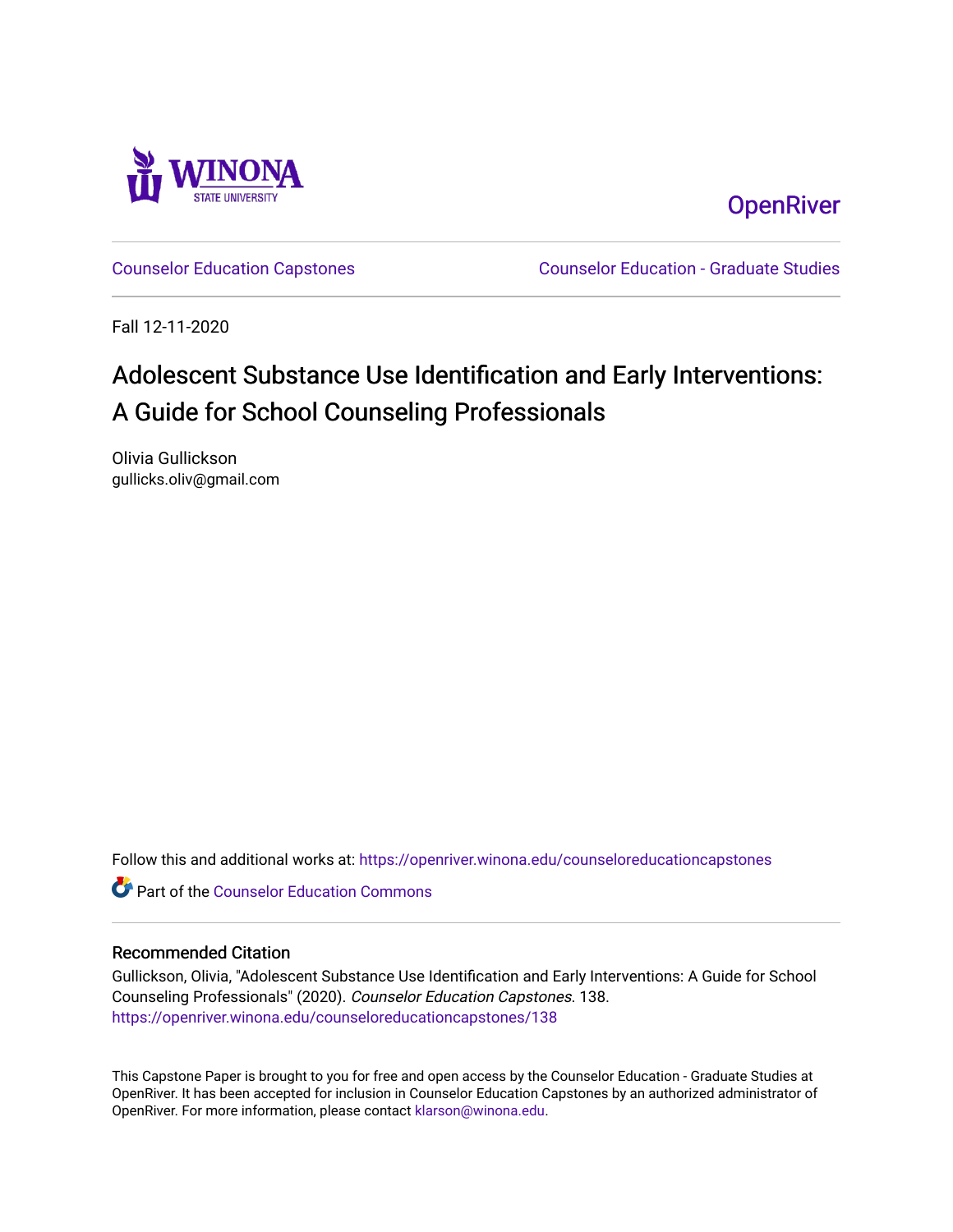Adolescent Substance Use Identification and Early Interventions:

A Guide for School Counseling Professionals

Olivia C. Gullickson

A Capstone Project submitted in partial fulfillment of the

requirements for the Master of Science Degree in

Counselor Education at

Winona State University

Fall 2020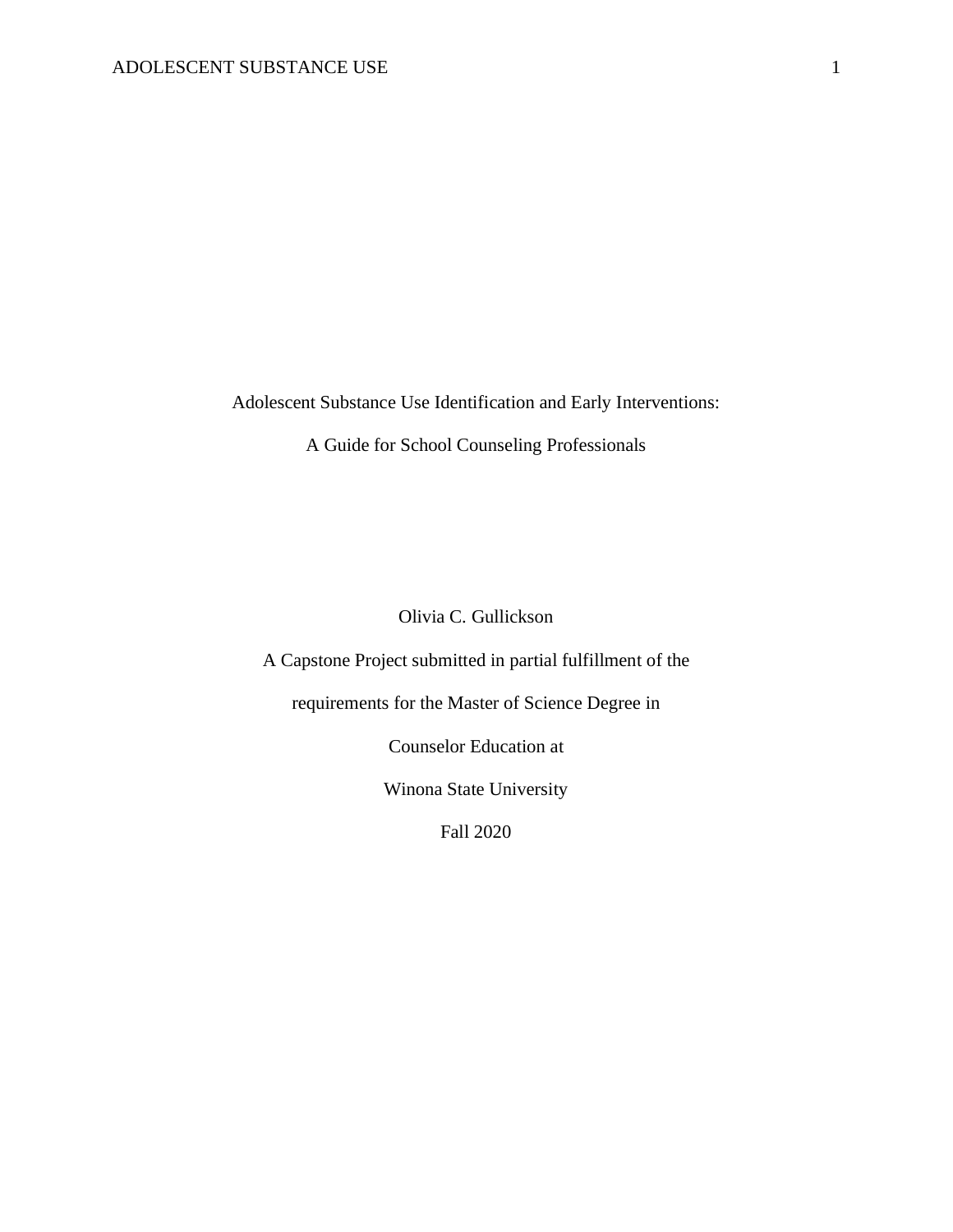Winona State University

College of Education

Counselor Education Department

CERTIFICATE OF APPROVAL

\_\_\_\_\_\_\_\_\_\_\_\_\_\_\_\_\_\_\_\_\_\_\_\_\_\_

### CAPSTONE PROJECT

Adolescent Substance Use Identification and Early Interventions: A Guide for School

\_\_\_\_\_\_\_\_\_\_\_\_\_\_\_\_\_\_\_

Counseling Professionals

This is to certify that the Capstone Project of

Olivia C. Gullickson

Has been approved by the faculty advisor and the CE 695 – Capstone Project

Course Instructor in partial fulfillment of the requirements for the

Master of Science Degree in

Counselor Education

Capstone Project Supervisor: Anquinetta V. Calhoun, Ph.D.

Anguinitta V. Calhoun

Approval Date: 11 December 2020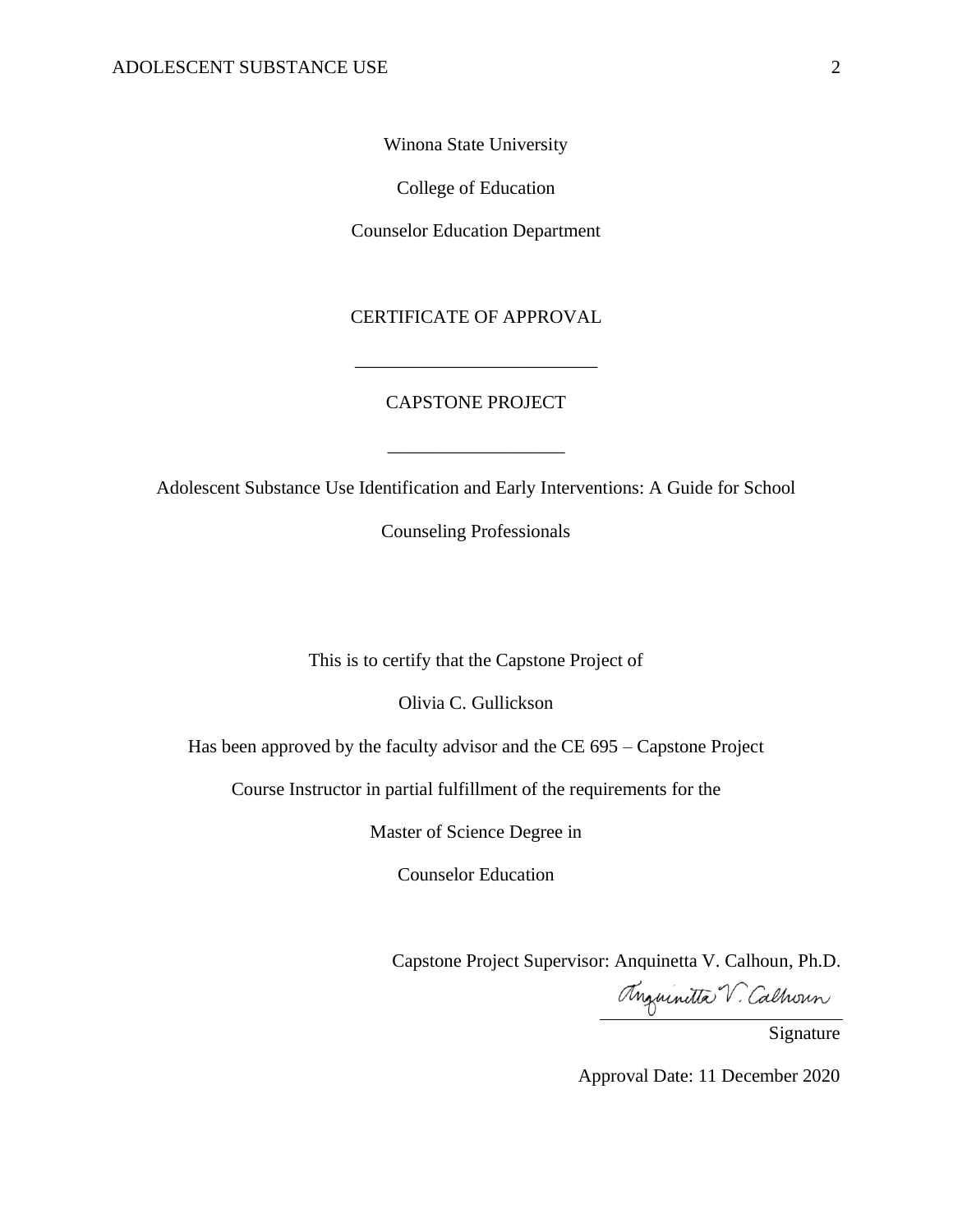#### **Abstract**

The purpose for this proposed literature review is to assess a variety of different substance use intervention programs and their effectiveness within a school setting. Based on current research provided by the Monitoring the Future Survey (2019), adolescent substance use continues to be on the rise and school-based substance use programs that are currently being utilized are ineffective to students exhibiting substance use and meeting their needs. This literature review also explores the use of parental monitoring interventions to support adolescent substance use in conjunction to school-based prevention programs. Findings from the proposed literature is intended to assist K-12 school counseling professionals on the implementation of school-based substance use programs and interventions that are proven effective to reduce adolescent substance use.

*Keywords:* Adolescent substance use, intervention, prevention, school counselor, evidence-based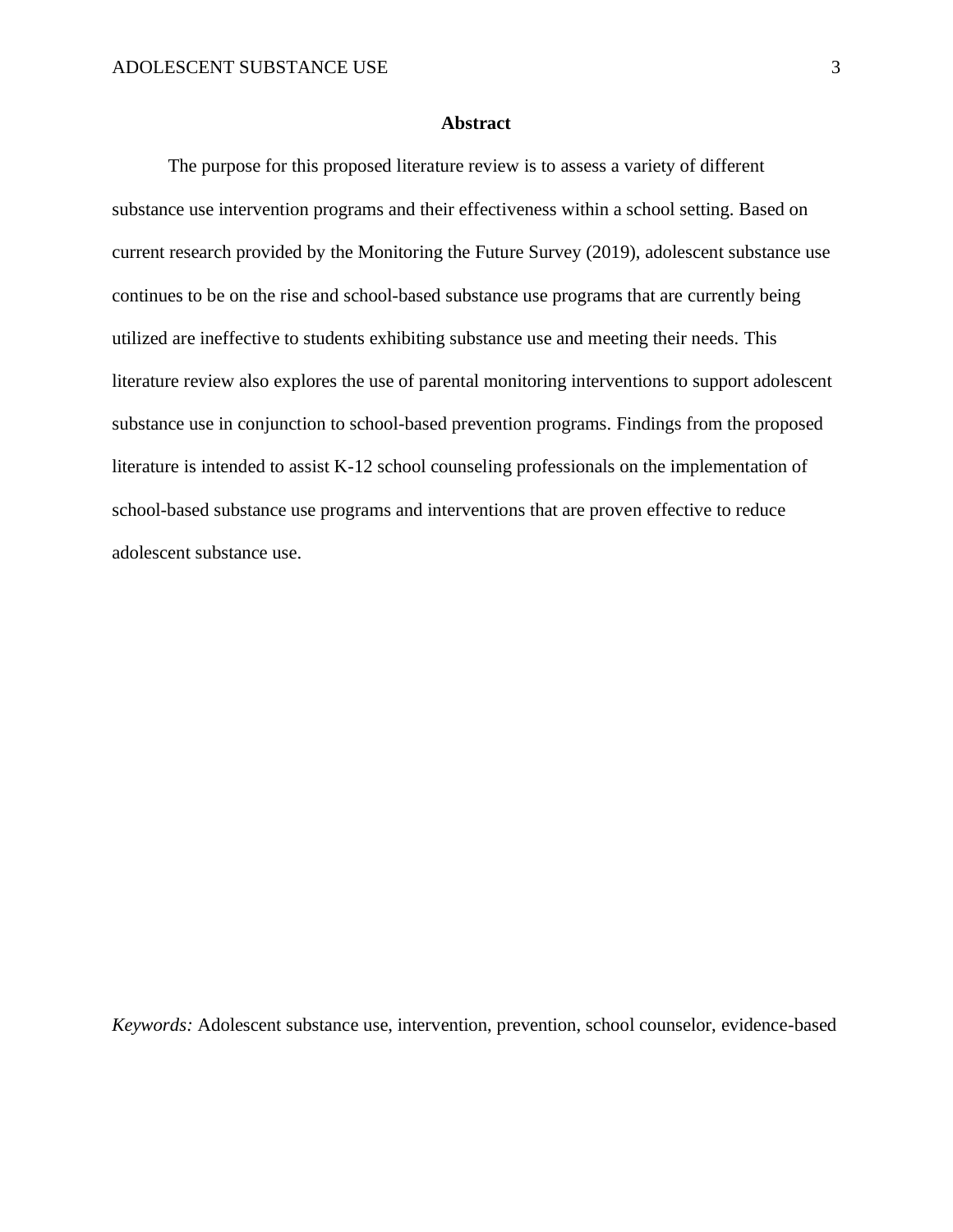### Contents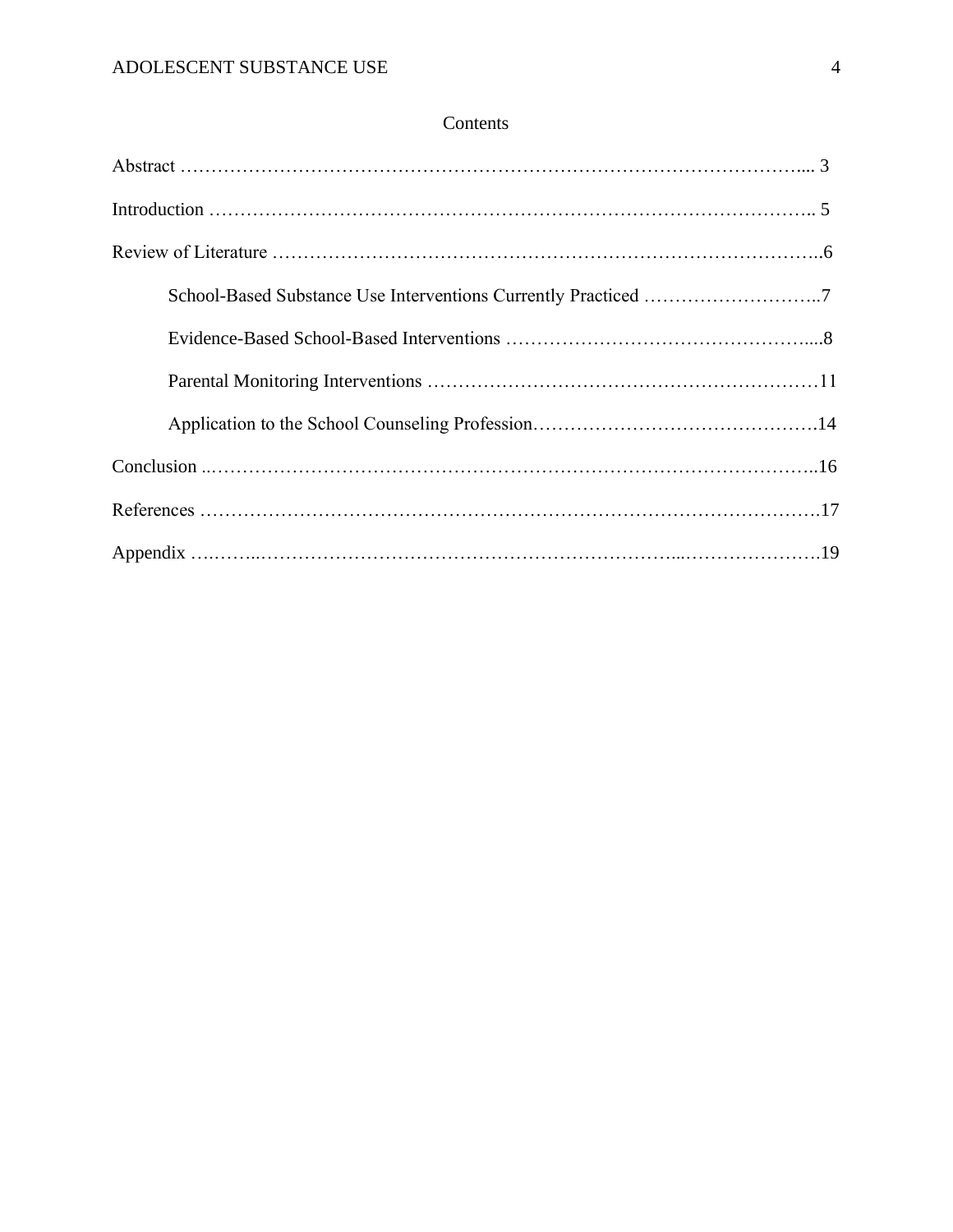#### **Adolescent Substance Use Identification and Early Interventions:**

#### **A Guide for School Counseling Professionals**

Adolescent substance use continues to be on the rise currently in the United States with significant and notable increases in substances measured and documented that present as concerning. Data provided by the Monitoring the Future (2019) survey provides significant data into this notable and significant increase in adolescent substance use.

The problem to be addressed by this literature review is that previous research is insufficient into how school counseling professionals can advocate and aid in recovery for students engaging in substance use. According to Kumar et al. (2013), "despite the call for effective substance use prevention, many U.S. middle schools, and high schools do not provide evidence-based curricula… less than half of prevention programs offered delivered evidencebased instruction" (p. 2).

Understanding which types of evidence-based prevention and intervention techniques may benefit school counseling professionals best in working with this student population. As there has been a notable increase in substance use, it is of importance to assess school-based programs to see whether they are meeting the needs of students who are engaged in substance use. As students spend a significant amount of time within the school setting, it is important that all their needs are being met.

#### **Significance of the Research**

This literature review has the intention to create accurate and evidence-based intervention strategies for school counseling professionals within a school setting. In the current research that is available, there is a lack of evidence that mentions successful interventions for adolescent substance use in the schools. Adolescent substance use continues to be on the rise and it is of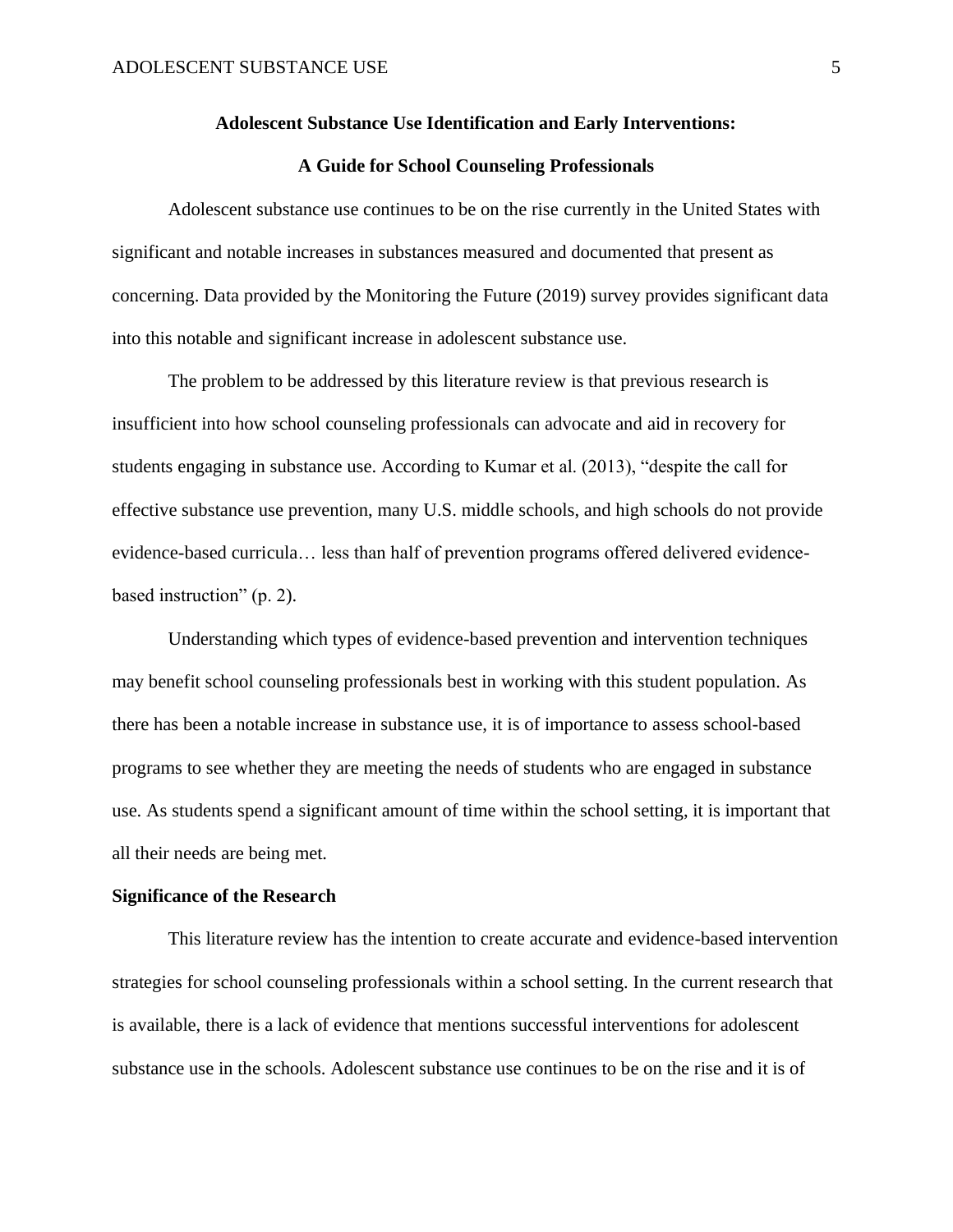importance for school counseling professionals to be aware of the signs and symptoms involving adolescent substance use.

#### **Review of Literature**

Data on adolescent substance use is presented by the Monitoring the Future survey (2019), which is a survey that is conducted annually and geared towards  $8<sup>th</sup>$ , 10<sup>th</sup>, and 12<sup>th</sup> grade students across the United States. This survey specifically assesses substance use among this population and their attitudes/behaviors regarding substance use. The National Institute on Drug Abuse (2019) yielded key findings from their 2019 Monitoring the Future Survey data on selected substances used by  $8<sup>th</sup>$ ,  $10<sup>th</sup>$ , and  $12<sup>th</sup>$  grade students (see Figure 1 in Appendix A). Here we can see a small scope into the problem and significant increases with some substances used by this specific population across the United States. We can clearly see a notable increase in vaping, whether that be marijuana or nicotine in all three presented grade levels from 2018-2019. Daily marijuana use has seen a significant increase specifically in the  $8<sup>th</sup>$  and  $10<sup>th</sup>$  grade population and an increase in daily alcohol use in the  $12<sup>th</sup>$  grade population. (The National Institute on Drug Abuse, 2019).

The purpose of researching this topic is to educate and inform school counseling professionals on the trends, prevalence, and dangers that adolescent substance use presents. Adolescent substance use can present lifelong challenges as adolescents develop throughout the lifespan. It is of importance to support adolescents who are at-risk or are currently using moodaltering substances to allow for growth to take shape. This literature review presents the research question of what types of evidence-based interventions are most effective in terms of ceasing adolescent substance use within a school-based setting.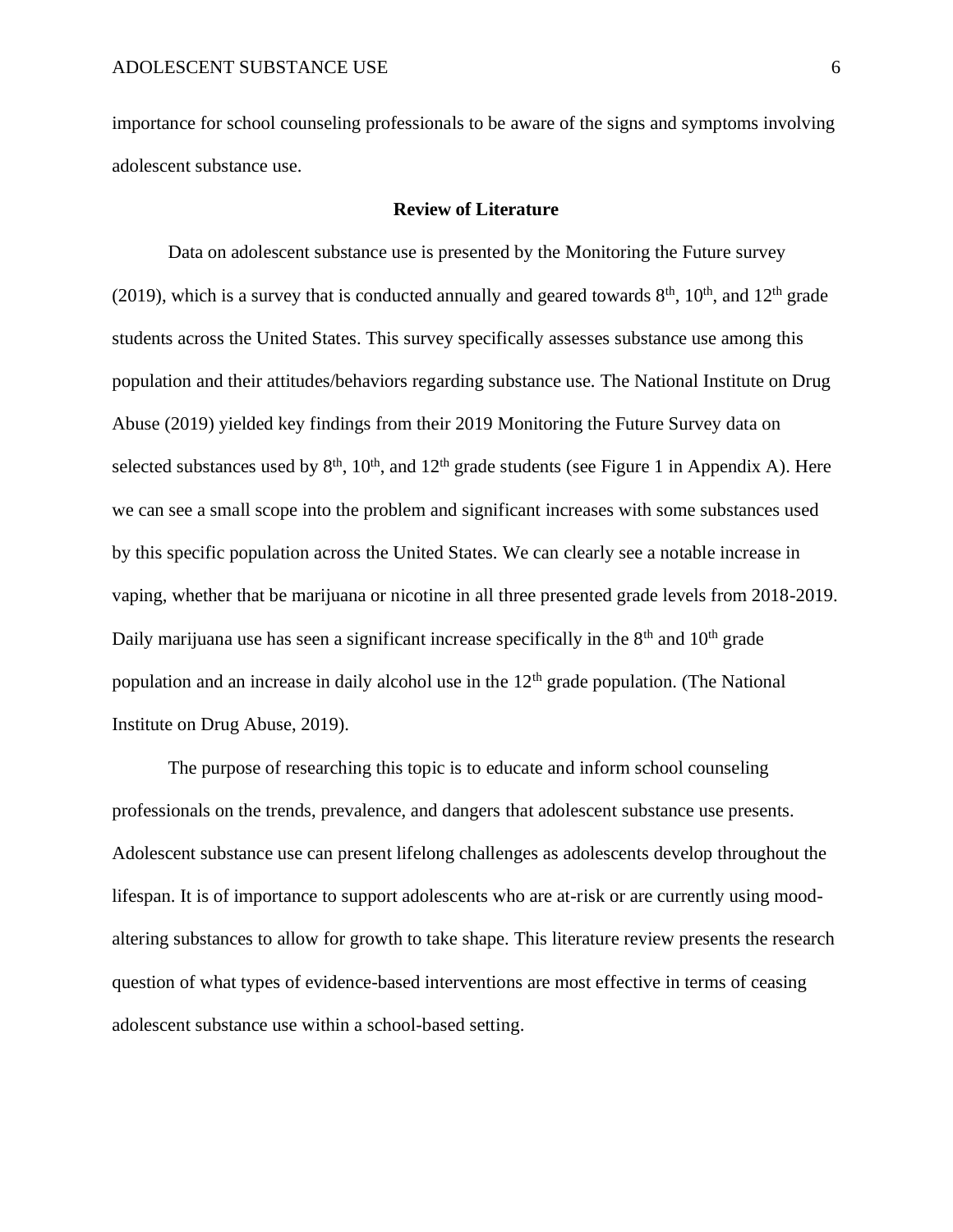#### **School-Based Substance Use Interventions Currently Practiced**

As the data presented by the Monitoring the Future survey (2019) showcases a significant up-tick in substances used by adolescents, it is of importance to assess what is currently being done within school-settings to address this problem.

The U.S. Department of Education (2005) put into action the Safe and Drug-Free Schools and Communities Act of 2002, which was put into place for school districts across the United States to adhere to the implementation of substance use prevention programs within the school setting. Currently within the United States there are more than 200 substance use prevention programs that are currently available, and we can see this number increasing as some school districts are found to create their own prevention programs (Kumar et al., 2013).

Kumar et al. (2013) states that, "The Office of Safe and Drug-Free Schools, U.S. Department of Education, has funded drug and violence prevention programs that are executed through state and local educational agencies, as well as public and private nonprofit organizations" (p. 2). Notable prevention programs such as the Drug Abuse Resistance Education (D.A.R.E) program is just one example of a popular used drug prevention program utilized under this funding. However, "a number of states, schools' districts, and schools have developed their own drug prevention curricula" (Kumar et al., 2013, p. 2).

As there is clearly an abundance of substance use prevention programs readily available, this could also present as a problem when it comes to addressing the effectiveness of said programs. Kumar et al. (2013) reports that, "it is difficult to determine the effectiveness of any one program… Further complicating the issue, programs are often implemented in different grades and in different courses. The findings suggest that program implementation is idiosyncratic, depending on the school or school district, and the teacher(s) in charge of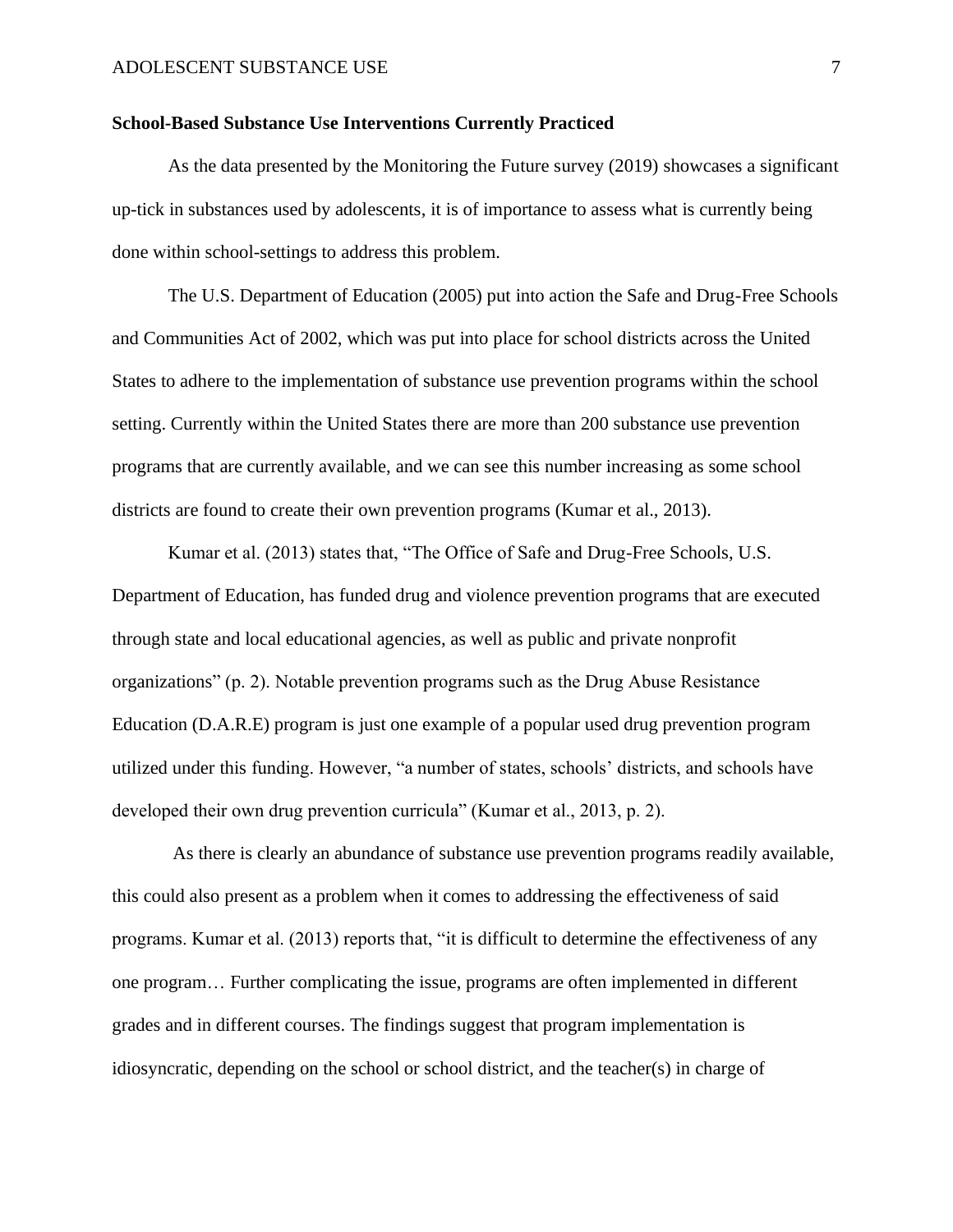delivering prevention education to students" (p. 9). This quote suggests that due to the nature of how school-based programs are implemented, it presents a challenge to assess for effectiveness and if said programs are actually meeting student needs.

#### **Evidence-Based School-Based Interventions**

The supporting research provides insight into current studies and school-based programs that have found success in decreasing adolescent substance use within a school-setting. Presented studies and research literature support students who are at-risk or currently engaging in adolescent substance use behaviors.

Demirezen et al. (2019) conducted a thorough study that assessed the effects of peer education programs to reduce adolescent substance abuse within a school setting. The purpose of this study is to fill a gap in the research as there is limited information on peer education programs conducted within a high school setting. Demirezen et al. (2019) reports that peer education programs are "based on educating volunteers and adolescent leaders on specific topics and the sharing of this acquired knowledge with their peers" (p. 377). This study selected 29 11<sup>th</sup> grade students as peer educators from three different high schools, who were selected based on results from an assessment and in-person interviews. These peer educators were then put through a training to teach skills on substance abuse prevention/education. Demirezen et al. (2019) reports that the peer education training was "prepared jointly by a child development expert, an abuse-counselor/psychiatric nurse and a senior psychiatric nurse in order to provide the peer educators (PEs) with basic knowledge about substance abuse to and to improve their presentation skills" (p. 378). Once this training was complete, peer educators then began working with  $9<sup>th</sup>$ grade students within their school. Peer educators held educational sessions, hung posters in their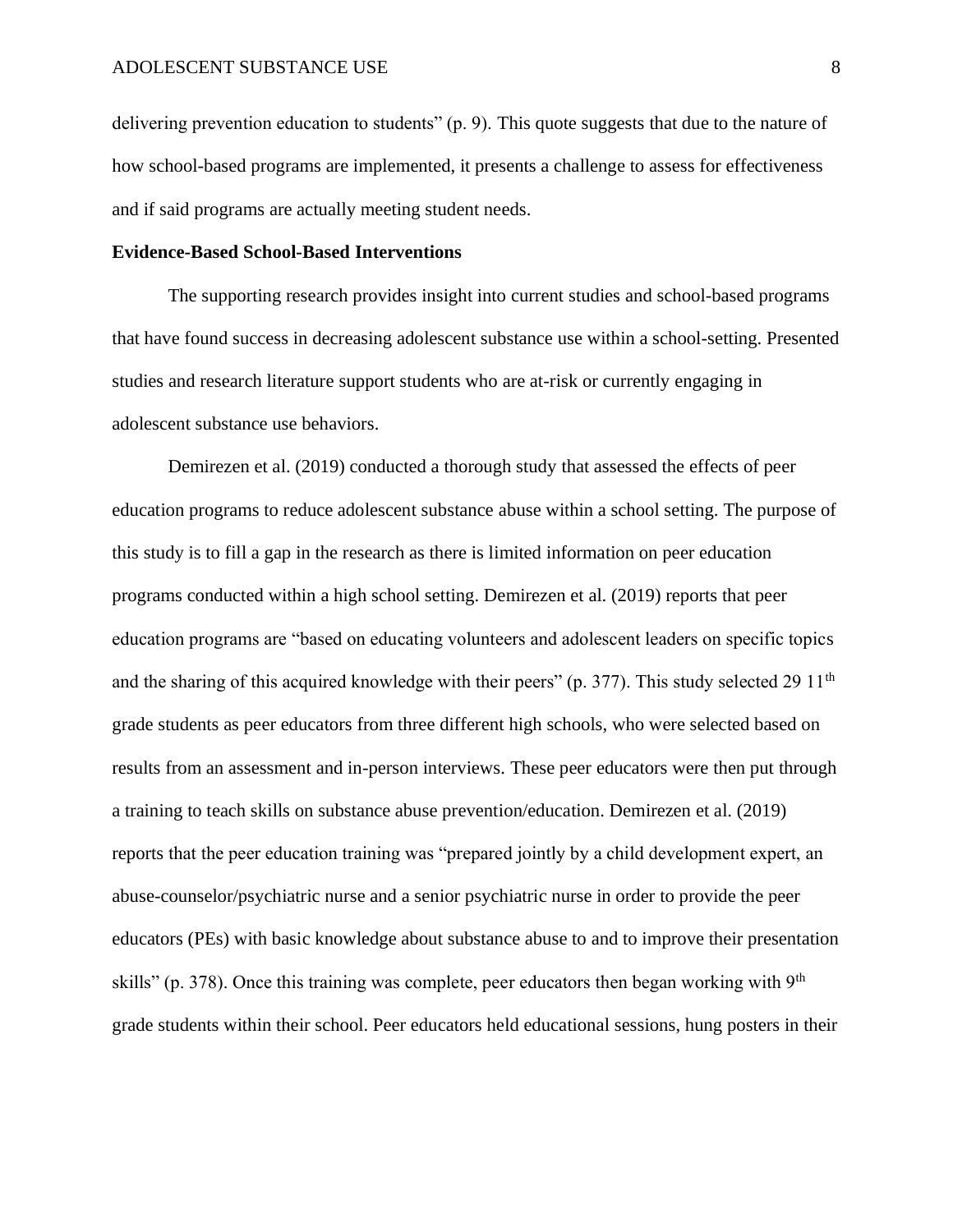schools regarding substance abuse prevention and current problems, and peer educators also held small discussion groups for their student participants.

The findings from this study yielded positive results in terms of reducing adolescent substance abuse in the high school setting, especially in 9<sup>th</sup> grade students. Knowledge and attitude regarding substance use/abuse had shown an increase and the rates of trying moodaltering substances had decreased (Demirezen et al., 2019). "When 9th-grade students who were given the training and  $10<sup>th</sup>$  grade students who did not get the training were compared after the PEP, the incidence of using all addictive substances among the  $10<sup>th</sup>$  grade classes was significantly higher" (Demirezen et al., 2019, p. 383).

Froeschle et al. (2007) prompted a study assessing an eighth-grade school backed substance abuse prevention program. The SAM (solution, action, and mentorship) program was being evaluated in this study, "which was named for the basic program components: group solution focused brief therapy, action learning techniques, and mentorship" (Froeschle et al., 2007, p. 498). The purpose and focus of this study were to assess the changes of adolescent eighth-grade female's drug-using behavior. This study wanted to examine if this SAM program was effective in reducing drug-using behaviors among this specific population.

Froeschle et al. (2007) had a student participant total of 80 adolescent female students; 40 students were placed in a control group and 40 students were placed in the experimental group. All students for this study were selected and placed into the control and experimental groups at random. A total of six instruments were used during this study to assess overall progress of the participants in this study. The proposed instruments in this study were presented to participants of the study, teachers, and parents in a pre and posttest format.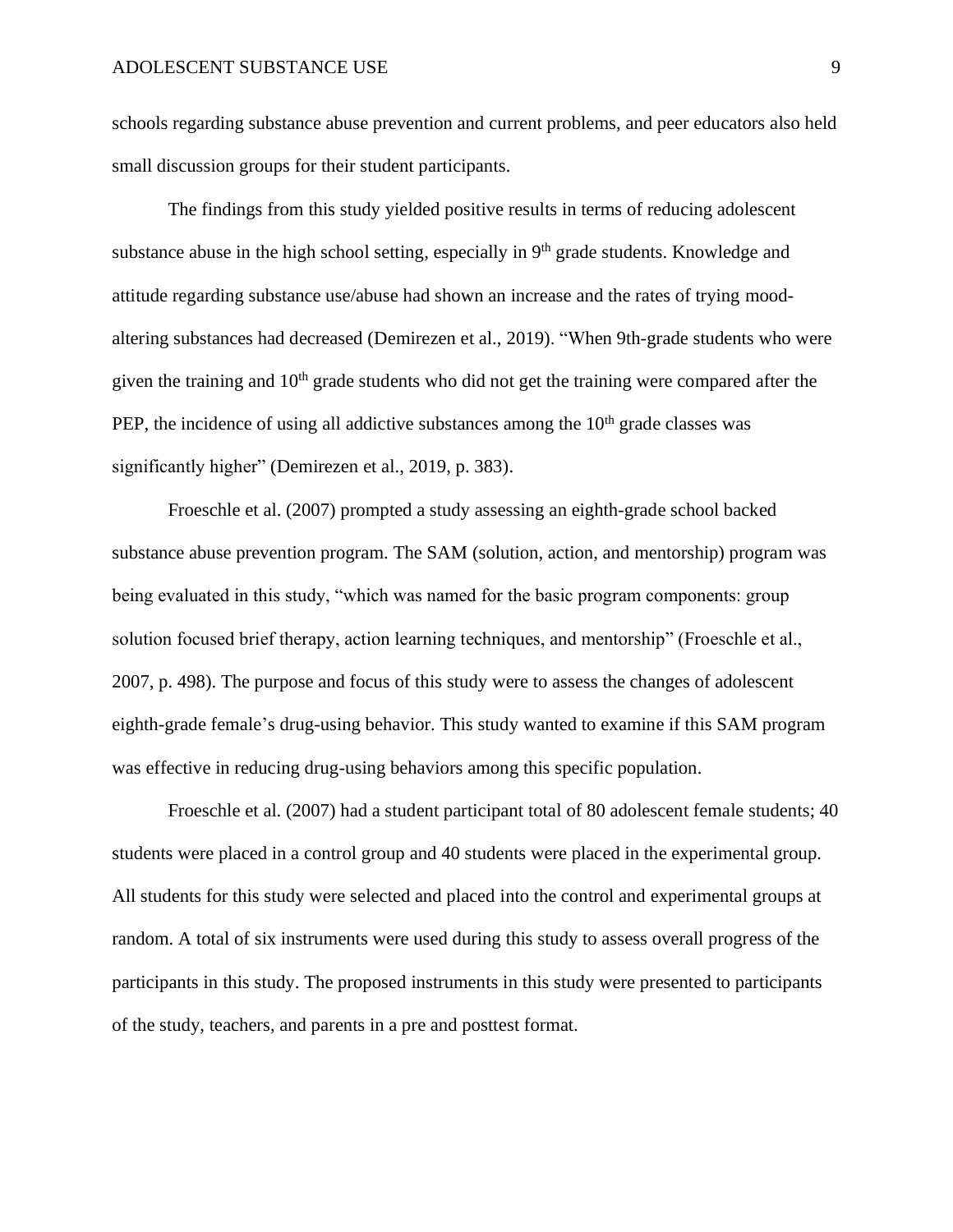Froeschle et al. (2007) reported on the SAM drug prevention program in that it "consisted of an integration of group solution-focused brief therapy techniques, action learning techniques, and community and peer mentorship" (p. 501). In addition to this, participants engaged in onehour weekly group sessions for a total of 16 weeks. The school counselor had also arranged and organized two parent meetings for those student participants, one in the beginning of the program and one at the conclusion of the program. Results from this study suggest and support, "the use of group solution-focused brief therapy, peer and community mentorship, and interactive teaching methods by school counselors" (p. 503). By utilizing these components within this program, one is to see successful results and a decrease in drug use by students. We can make this conclusion as this study meets this population where they are at individually. "Data indicating an increase in drug use among control group members reveal the importance of implementing a drug prevention and intervention curriculum for all eighth-grade females that includes counseling as part of the program" (Froeschle et al., 2007, p. 503). This quote provides significant insight into the importance of implementing a drug prevention program for students and shows positive results yielded.

This specific drug prevention program also highlights how these school-based drug prevention programs align with the American School Counselor Association's National Model. "The ASCA National Model (2005) advocates the implementation of comprehensive guidance programs that target all students. The apparent correlations shown among knowledge levels, attitudes towards drug use, social behaviors, and drug use imply that these might be appropriate areas of focus when developing effective programs" (Froeschle et al., 2007, p. 503). This provides support to the importance of implementing a drug prevention program within all schools; to show equity and equality to all student populations.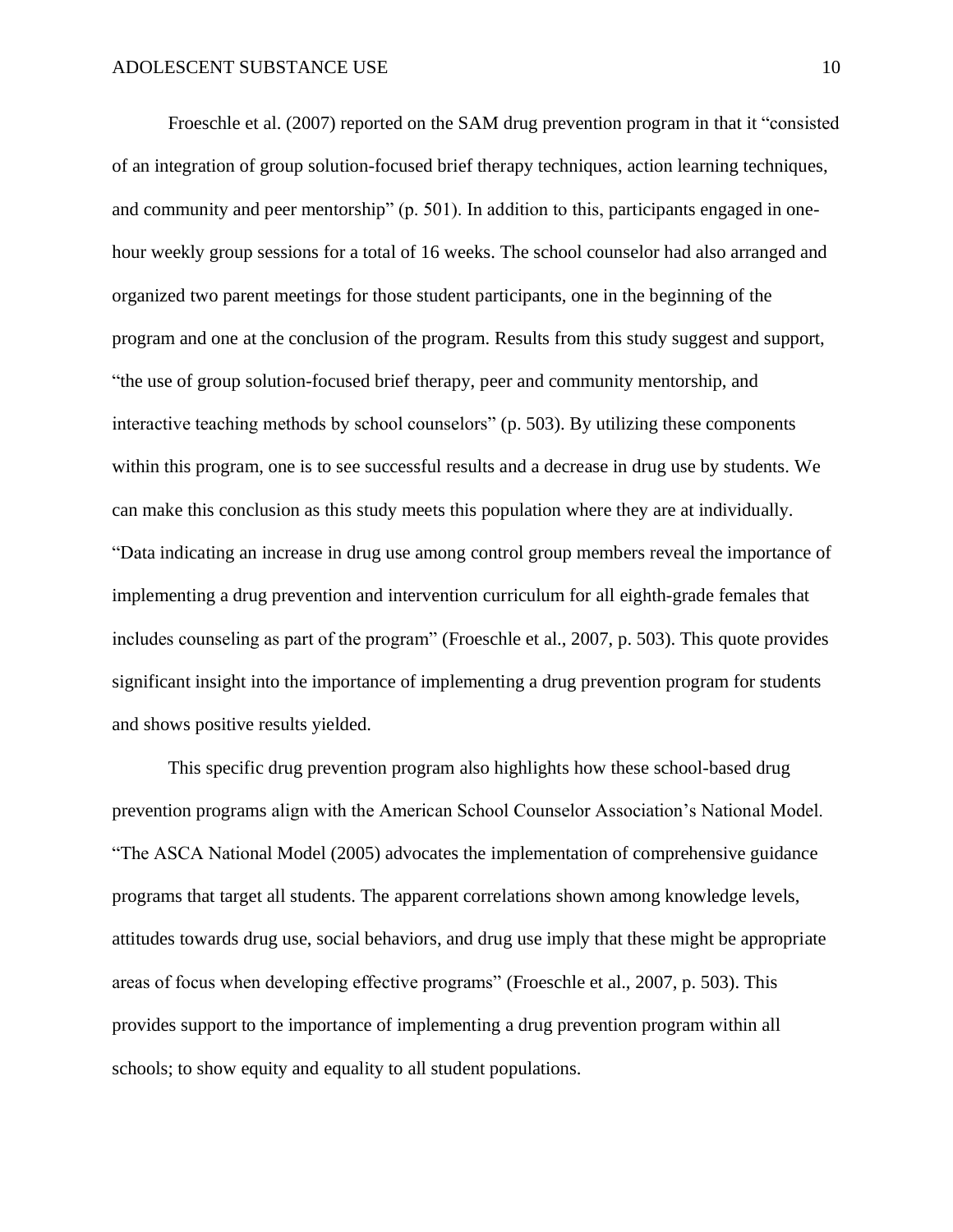Froeschle et al., (2007) concludes their findings from this study by stating, "The SAM program shows promise in preventing drug use, increasing socially competent behaviors that impact learning and knowledge of the consequences of drug use, while decreasing positive attitudes toward drug use" (p. 504).

#### **Parental Monitoring Interventions**

To promote effective substance use prevention programs within a school setting, it is of importance to get parents involved in their adolescents' progress to see wraparound support. "Parental monitoring is one of the most important protective factors contributing to childhood outcomes and has been linked to lower rates of substance use and better academic achievement" (Bergman et al., 2019, p. 1455).

Bergman et al. (2019) performed a two-year long randomized controlled trial to assess the impacts of relaying information to parents on their child's engagement within the school setting and by doing so, reduced rates in adolescent substance use can be found. The purpose and intent for this specific intervention was that "previous programs have largely focused on two strategies: (1) improving knowledge about the dangers of substance use and (2) helping adolescents cope with peer pressure" (Bergman et al., 2019, p. 1455). In understanding the intent of other previous substance use prevention programs, we can assume that these interventions are not meeting individual student needs or meeting the student where they are at.

Bergman et al. (2019) conducted a previous study that assessed information sharing with parents about their children and found that by doing this intervention, they saw an increase in successful test scores and grades. This previous study has now influenced the researchers to see if this intervention would, "reduce substance use among middle school adolescents in lowincome, minority families" (Bergman et al., 2019, p. 1455).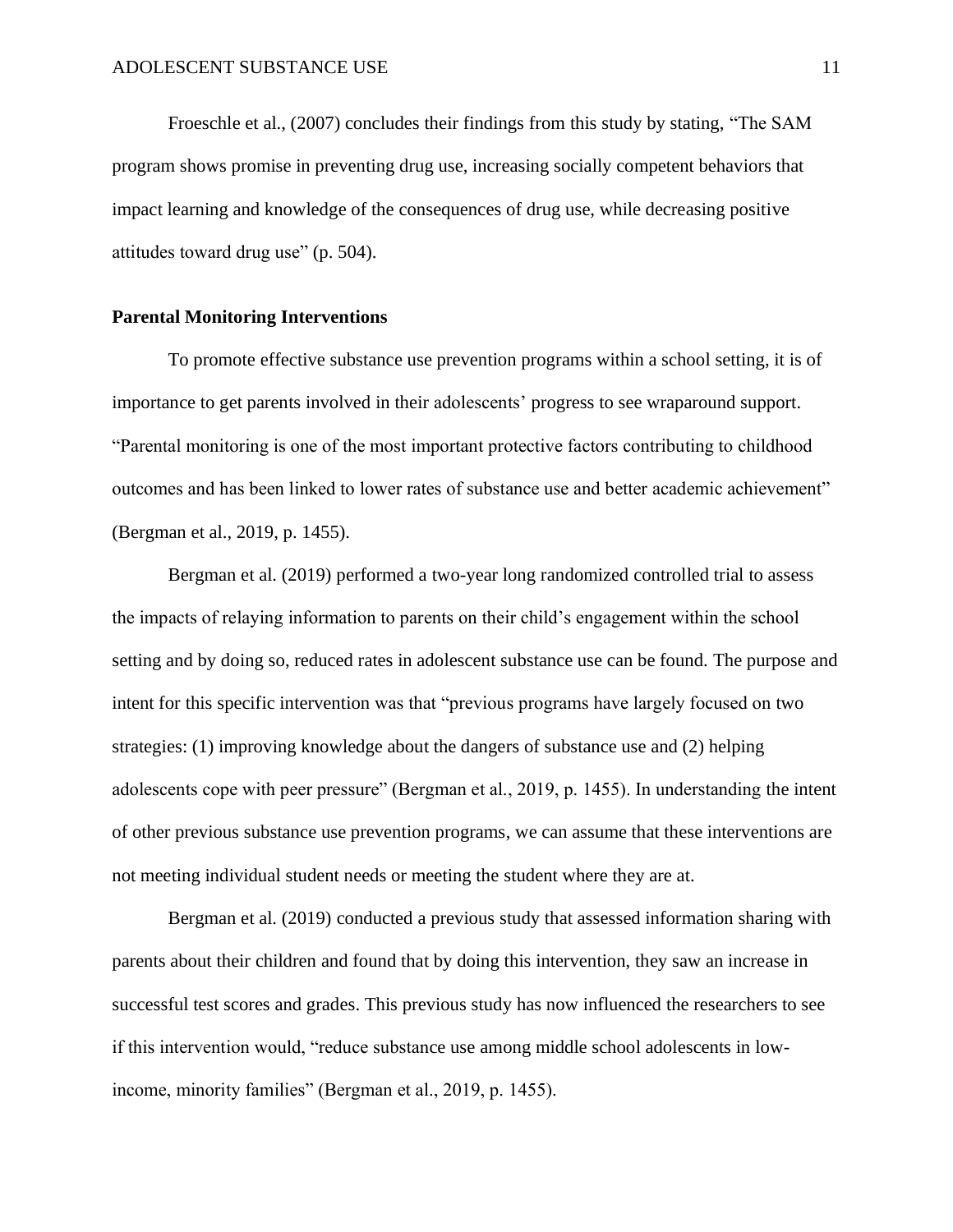This current study was conducted in the Los Angeles, California area and utilized a participant total of 318 seventh grade students and their parents/guardians. Participants for this study were selected from four public middle schools within the area and were placed within a control or intervention group. According to Berman et al. (2019), "three of the participating schools served more than 95% minority, low-income families, and the fourth school served approximately 40% minority, low-income families" (p. 1455).

The proposed intervention entitled, "Linking Information and Families Together (LIFT), consisted of weekly messages to parents detailing their child's missed assignments and behavior problems, which we obtained from the online gradebook" (Bergman et al., 2019, p. 1456). This study began for students in the seventh grade and was utilized as students moved through their eighth-grade year. This proposed study collected data from students and parents at the beginning and end of the school year to assess for student substance use and intentioned to use alcohol and marijuana (Bergman et al. 2019).

The results from this study found a significant decline in, "students' initiation and intentions to use alcohol and marijuana. Lifetime use of alcohol or marijuana was cut by 44% over an average 16-month follow-up period from the beginning of seventh through the end of eighth-grade" (Bergman et al., 2019, p. 1459).

Bergman et al. (2019) presents that the implementation of this specific intervention is cost-effective and is not difficult to implement. The results that this study found may suggest further research due to the effectiveness of the proposed intervention and due to the costeffectiveness.

As the following proposed study allows the reader to get an understanding of the impact that parental monitoring can do in regards to reducing adolescent substance use, Pettigrew et al.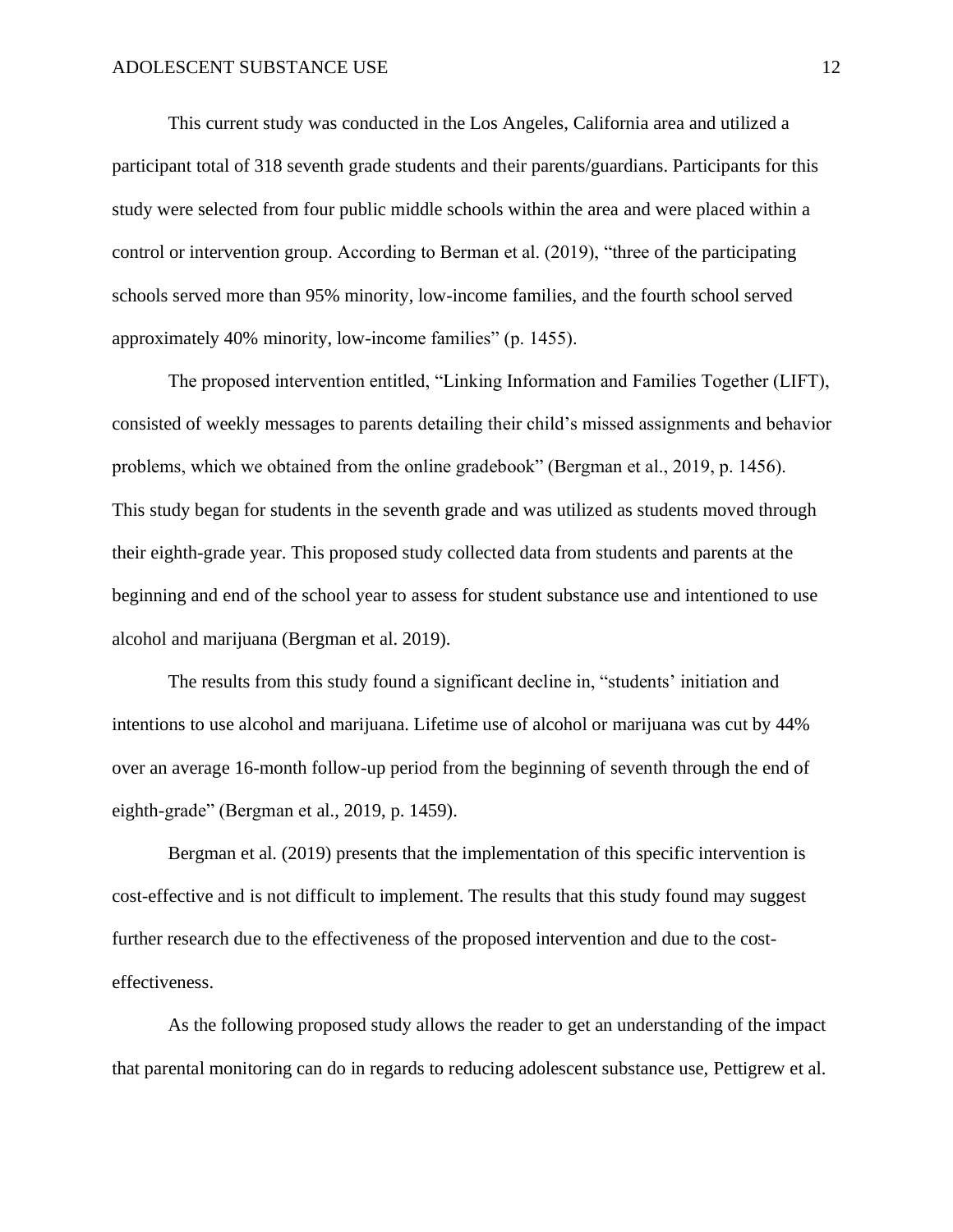#### ADOLESCENT SUBSTANCE USE 13

(2018) extends this research. Pettigrew et al. (2018) wanted to see the effects of a parentadolescent substance use intervention strategy. To address the concerns of adolescent substance use, "prevention scholars argue that one of the most promising approaches is through parentadolescent communication about substances (e.g., alcohol, cigarettes, marijuana, and other drugs) and substance-use expectations" (Pettigrew et al., 2018, p. 349).

Pettigrew et al. (2018) evaluates a seventh grade school-based drug prevention program (Keepin' it Real), "the curriculum has no content that directly addresses parent-adolescent communication about substances, nor were parents directly involved in any of the curriculum" (Pettigrew et al., 2018, p. 351). Participants within this proposed study came from 39 schools in two Midwestern states within the United States. Several instruments were utilized within this study to assess how parents were having conversations about drug use with their children.

The intent of this study was to assess parent's differing 'drug-talk' styles and how parents are having conversations with their children about substance use. This proposed study assesses specific drug-talk styles while seeing if there is a relationship between these styles and engagement in adolescent substance use. "Parent-adolescent communication plays a particularly significant role in substance-use prevention. Parents are the individuals with whom children are most likely to talk about substances and youth consider parents to be credible sources of drug information" (Pettigrew et al., 2018, p. 349).

Findings from this study gives the reader a better understanding into communication styles that occur within the home about mood-altering substances and promotes drug prevention in adolescents (Pettigrew et al., 2018).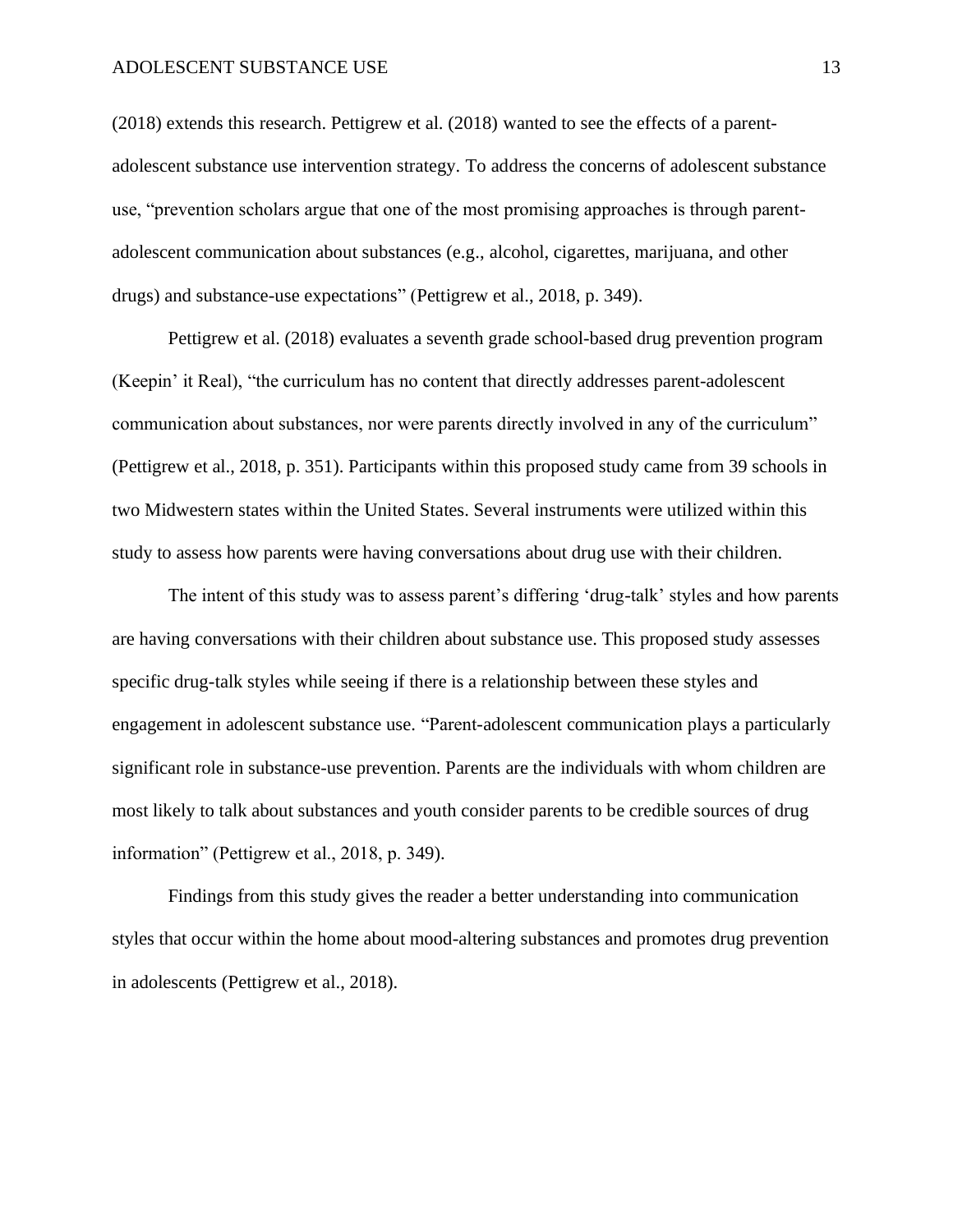#### **Applications to the School Counseling Profession**

It is of importance for a school counseling professional to have a general awareness and understanding into the statistical data and current research regarding adolescent substance use. By creating a general awareness into this issue, one is more inclined to better assist and work with students who struggle with substance use and to provide evidence-based prevention and/or intervention methods within the school setting. Haskins (2012) presents that, "students at high risk for substance use and misuse come in contact with school counselors on a consistent basis and school counselors are ideally situated to provide intentional support to students that possess risk factors that could lead to substance use and misuse" (p. 3).

Haskins (2012) presents several ways that school counseling professionals are able to facilitate and advocate for/with students who are struggling with substance use. Beginning with the implementation of appropriate evidence-based programming aids in student success. "School counselors are trained in providing developmentally appropriate programming; consequently, they should be instrumental in connecting students to providing support that corresponds to their psychosocial needs" (Haskins, 2012, p. 4). It is of importance that a school counseling professional assesses a student's current needs before the implementation of programming is to occur. If a school counseling professional does not assess for student needs and meet students where they are at in their current journey, it may present as ineffective or potentially a waste of the school counselors time and the students.

School counseling professionals are trained and have extensive practice in performing cognitive-behavioral modalities within a counseling session. By utilizing this type of theoretical framework when working with students, it allows for one to begin problem solving and understanding one's thoughts, feelings, and how they relate to their behaviors. This can allow for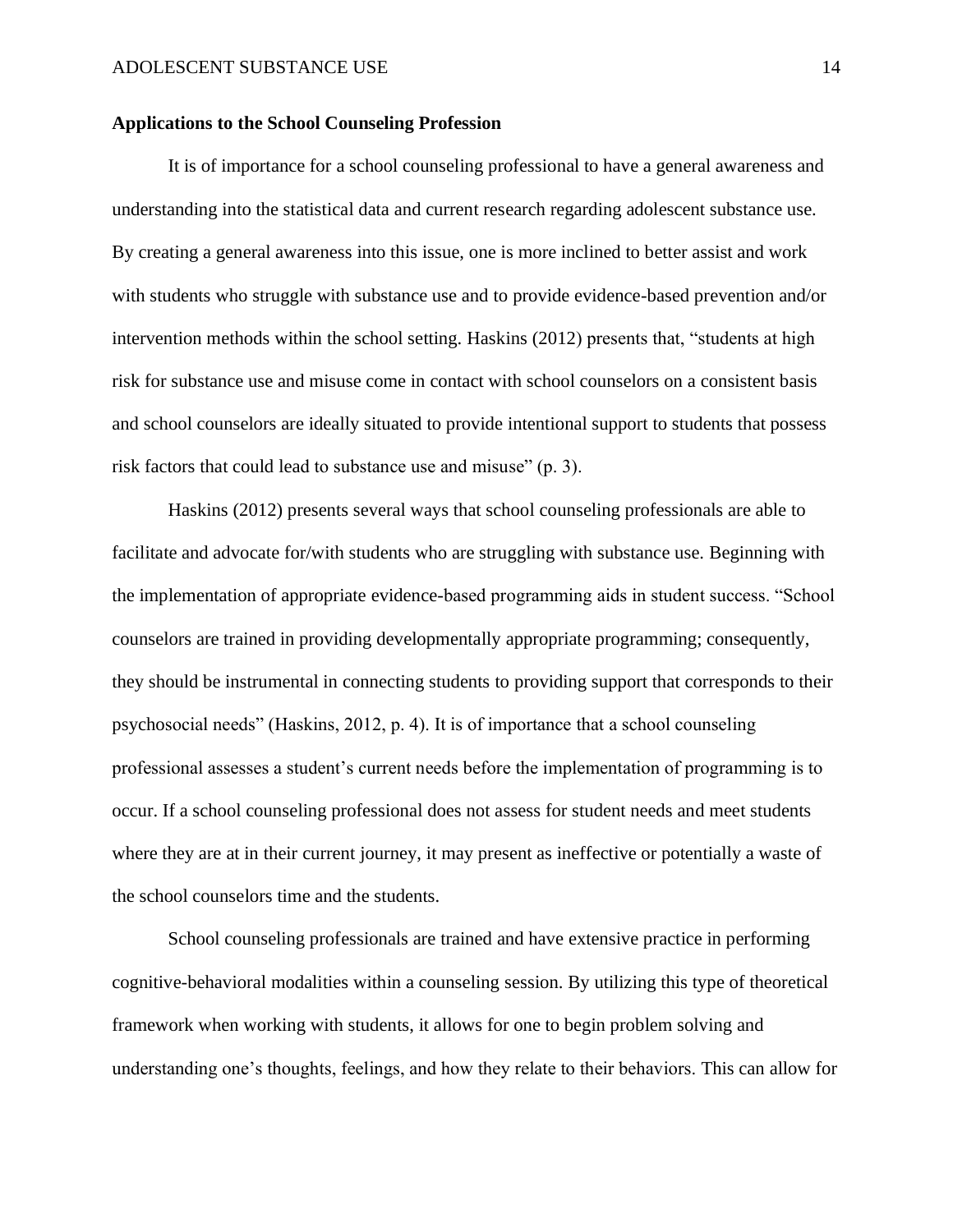student growth to take shape by being able to rationalize substance use-like behaviors. Haskins (2012) presents that "school counselors can incorporate shaping, modeling, role playing, and assertiveness training into their work with at risk populations" (p. 4). These specific concepts of the theoretical framework of cognitive-behavioral therapy allows a student to change maladaptive behavior to a behavior that is adaptive and healthy. The school counselors offer a safe space for this work to be conducted and implemented.

"For students who are at risk for substance abuse, research indicates that school, home, and community aspects of student's lives need to be addressed and prevention cannot be a oneshot approach" (Haskins, 2012, p. 4). This notion of utilizing a wraparound approach to prevention is one that is of importance. The school counseling professional is encouraged to be inclusive to parents and other stakeholders in order to reach student success. By collaborating with parents and other important stakeholders it allows for all aspects of students needs to be met and focused on.

School counseling professionals have the power and ability to encourage pro-social engagement for students who are currently participating in substance use or those students who present as high-risk. Pro-social engagement such as joining a sport, a club, or an activity of the like can allow for a sense of belonging to develop. "Research indicated that children and adolescents who feel 'invested and emotionally connected' to the school they are attending are less likely to get involved in substance use and misuse than students who feel disconnected from their school" (Haskins, 2012, p. 4). By encouraging students to get involved within pro-social activities they find themselves more pre-occupied with said activity and have a decreased opportunity to engage in maladaptive behaviors.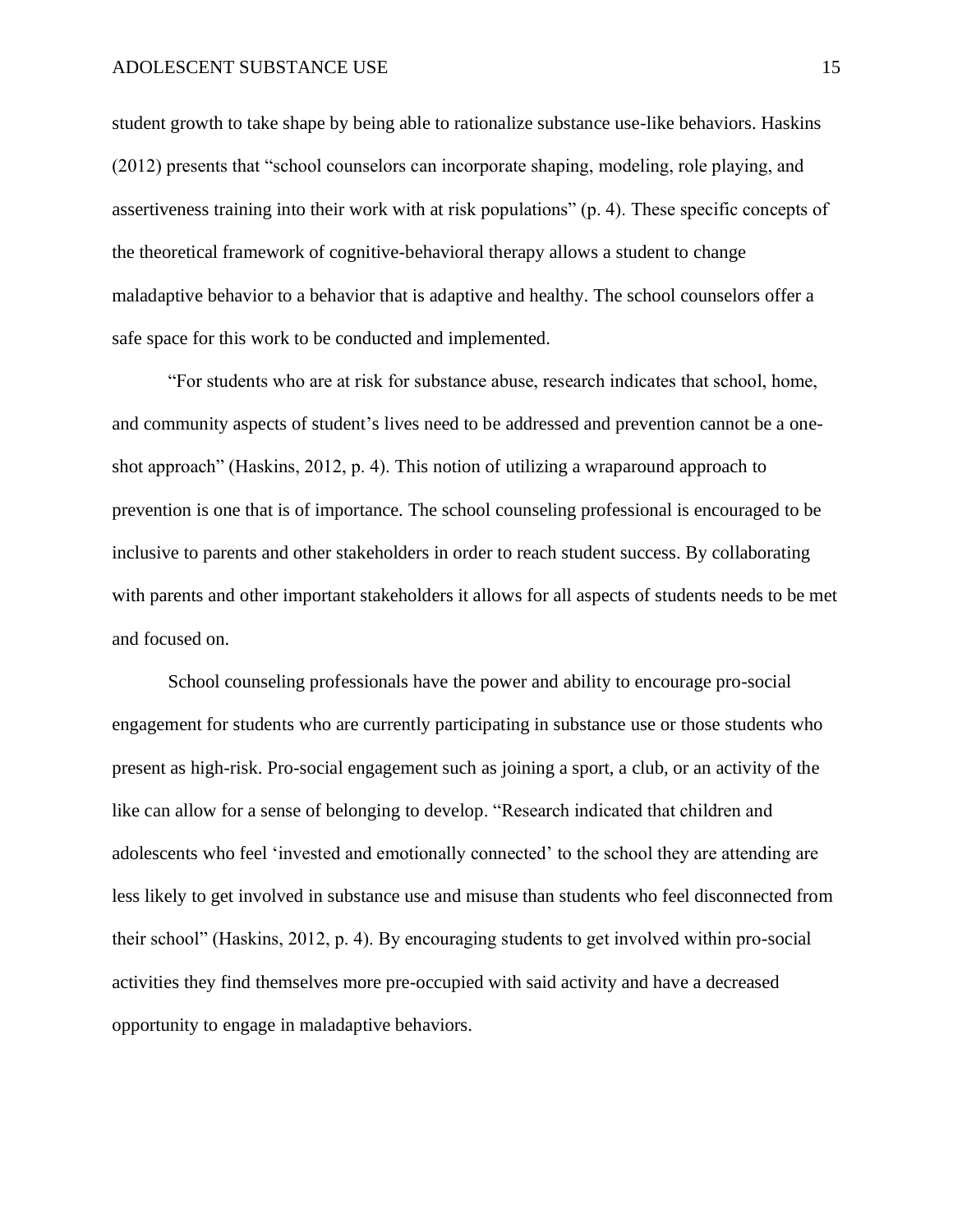One final consideration for school counseling professionals is to connect students to outside resources. If students are currently engaged with school-based substance use programs and/or supports – connecting students to outside local resources are of importance. Therefore, students are supported not only in the arena of school but also within their community as well. (Haskins, 2012).

#### **Conclusion**

A primary role of the school counseling professional is to advocate with and those students one is serving. Adolescent substance use continues to present as a problem throughout the United States and in order for that problem to diminish, it is essential to equip those who work hand in hand with adolescents with the tools to properly do so.

Research suggests that by utilizing evidenced-based school approaches to adolescent substance use we can in-turn see significant growth in eliminating this issue. School counseling professionals have the skillset and abilities to make a difference in the lives of adolescent youth who are engaging in substance use. "Counseling adolescents about drug abuse prevention can be effective, but only if counselors convey credible and age-appropriate information" (Watkins et al., 2006, p. 136), it is essential that school counseling professionals adhere to credible, evidencebased resources in order to best aid in healthy student development.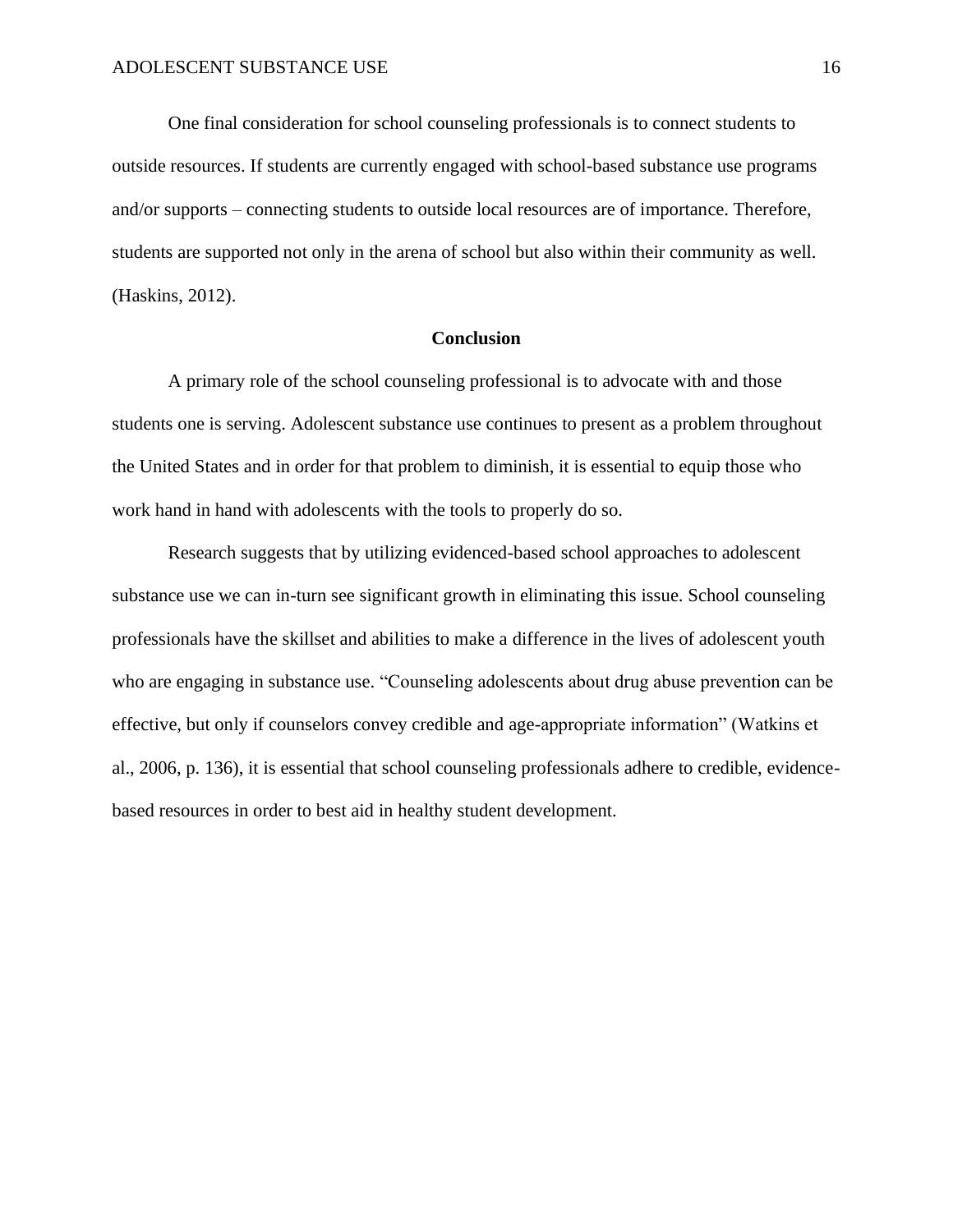#### **References**

- Bergman, P., Dudovitz, R. N., Dosanjh, K. K., & Wong, M. D. (2019). Engaging parents to prevent adolescent substance use: A randomized controlled trial. American Journal of Public Health, 109(10), 1455–1461.
- Demirezen D., Karaca, A.,Konuk Sener, D., & Ankarali, H (2019). Agents of Change: The role of the peer education program in preventing adolescent substance abuse, *Journal of Child & Adolescent Substance Abuse*, 28:5, 376-387,

DOI:10.1080/1067828X.2020.1766618

- Haskins, N. (2012). The school counselor's role with students at-risk for substance abuse. American Counseling Association, 1-5.
- Johnston, L. D., Miech, R. A., O'Malley, P. M., Bachman, J. G., Schulenberg, J. E., & Patrick, M. E. (2020). Monitoring the Future national survey results on drug use 1975-2019: Overview, key findings on adolescent drug use. Ann Arbor: Institute for Social Research, University of Michigan.
- Kumar, R., O'Malley, P. M., Johnston, L. D., & Laetz, V. B. (2013). Alcohol, tobacco, and other drug use prevention programs in U.S. schools: a descriptive summary. *Prevention science: the official journal of the Society for Prevention Research*, 14(6), 581–592.https://doi.org/10.1007/s11121-012-0340-z
- National Institute on Drug Abuse. (2019). Monitoring the Future Survey 2019 [Data set].https://www.drugabuse.gov/sites/default/files/drugfacts-mtf.pdf
- Froeschle, J. G., Smith, R. L., & Ricard, R. (2007). The Efficacy of a systematic substance abuse program for adolescent females. *Professional School Counseling*, 10(5), 498– 505.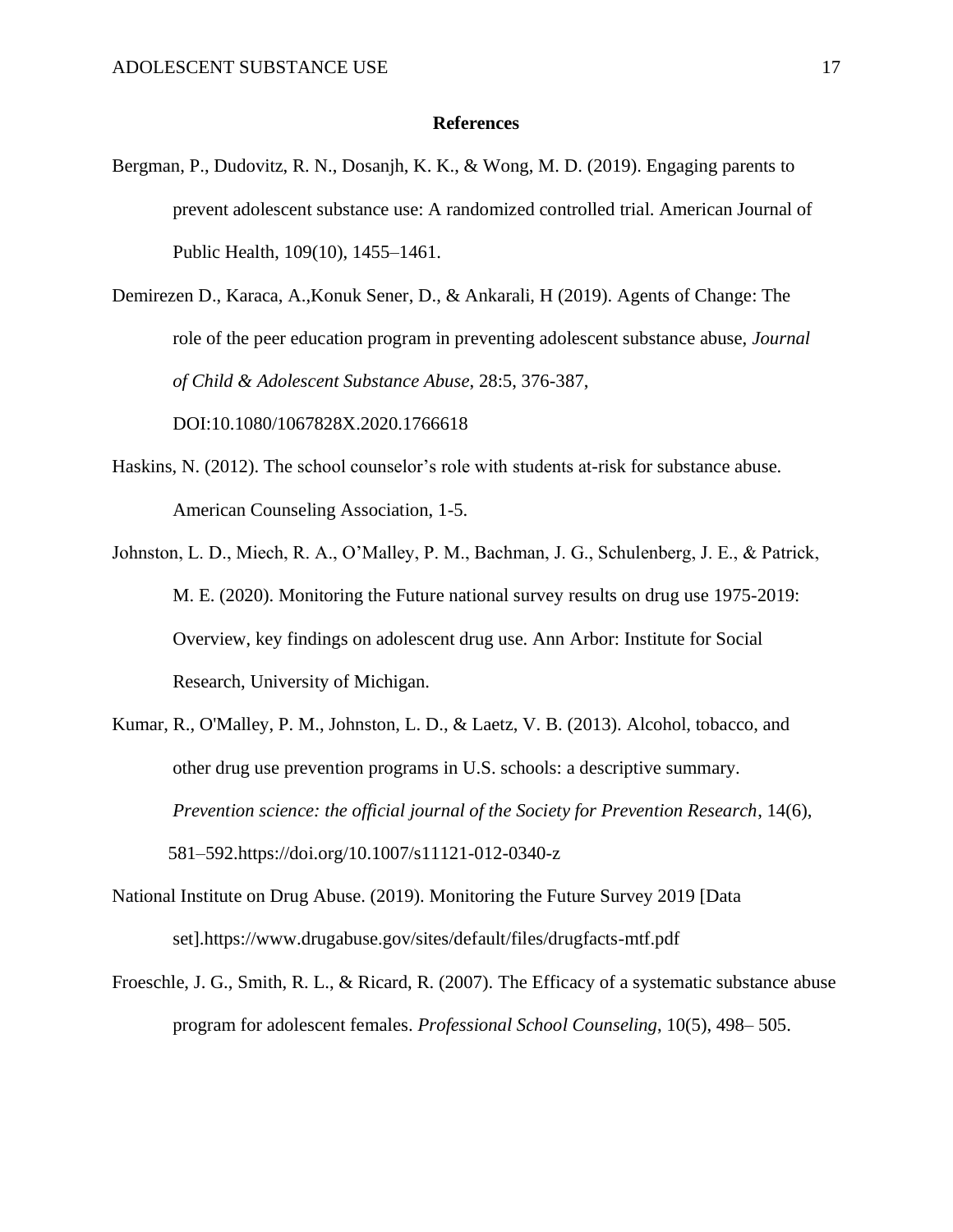- Pettigrew, J., Miller-Day, M., Shin, Y., Krieger, J. L., Hecht, M. L., & Graham, J. W. (2018). Parental messages about substance use in early adolescence: Extending a model of drugtalk styles. *Health Communication*, 33(3), 349–358.
- U.S. Department of Education. (2005, December 19). Title IV 21st century schools. <https://www2.ed.gov/policy/elsec/leg/esea02/pg51.html>
- Watkins, K. E., Ellickson, P. L., Vaiana, M. E., & Hiromoto, S. (2006). An update on adolescent drug use: What school counselors need to know. *Professional School Counseling*, 10(2), 131–138.